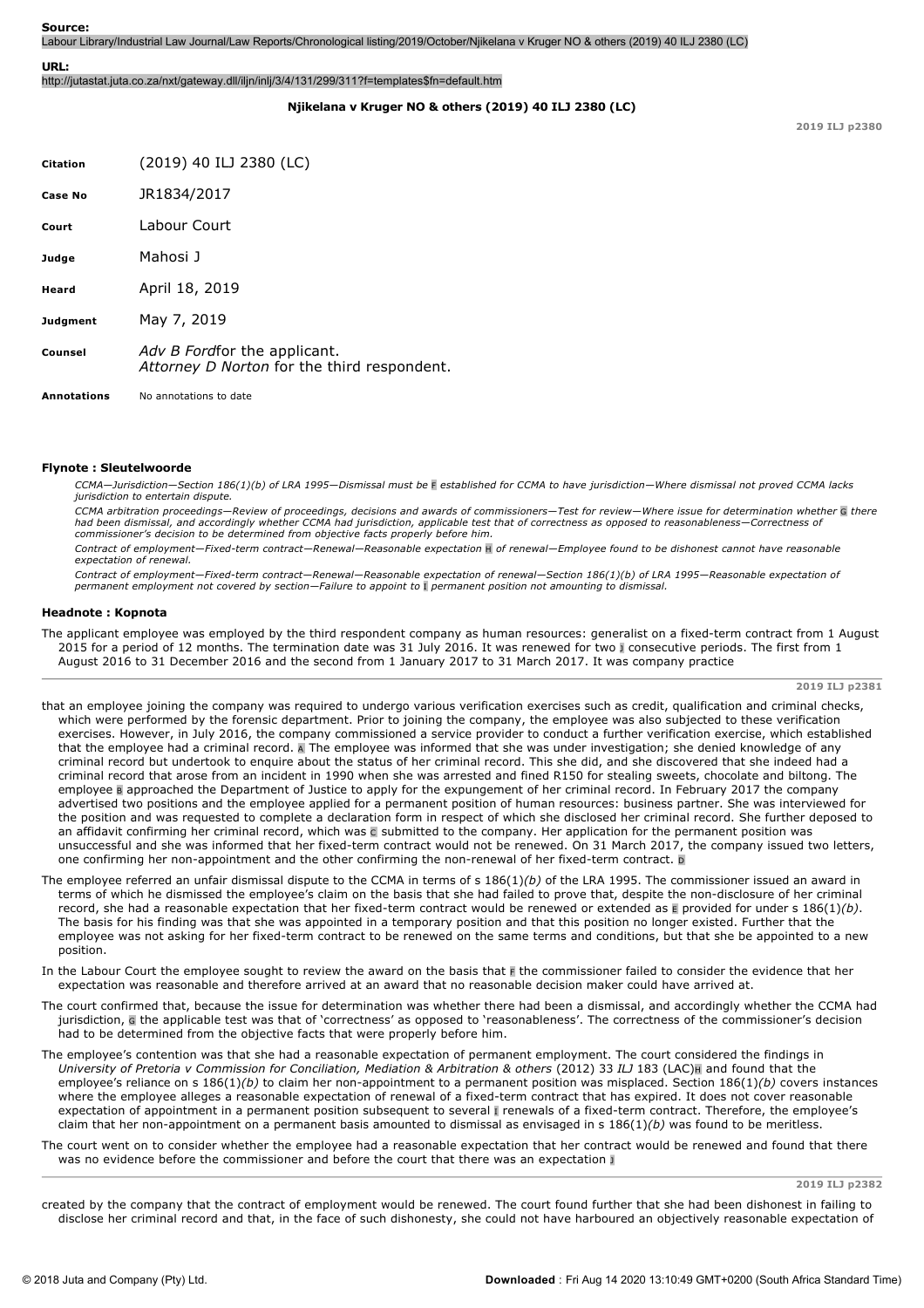the renewal of her fixed-term contract or permanent appointment.

The  $\blacksquare$  court found that the commissioner's finding that the requirements of s 186(1)(b) had not been satisfied was correct and accordingly dismissed the application for review.

# **Case information**

Application to the Labour Court for the review of an arbitration award handed down by the CCMA. The facts and further findings appear from the reasons **B** for judgment.

## **Cases Considered**

## **Annotations:**

Enforce Security Group v Fikile & others (2017) 38 *ILJ* 1041 (LAC) (referred to)

Independent Municipal & Allied Trade Union & another v City of Johannesburg <sup>C</sup> Metropolitan Municipality & others [2014] 6 BLLR 545 (LAC) (referred to)

SA Rugby Players Association & others v SA Rugby (Pty) Ltd & others (2008) 29 *ILJ* 2218 (LAC) (referred to)

University of Pretoria v Commission for Conciliation, Mediation & Arbitration & others D(2012) 33 *ILJ* 183 (LAC) (relied on)

# **Statutes Considered**

Labour Relations Act 66 of 1995 s 186, s 186(1)*(b)*

*Adv B Ford* for the applicant.

*Attorney D Norton* for the third respondent. <sup>E</sup>

Judgment reserved.

### **Judgment**

Mahosi J:

### *Introduction* <sup>F</sup>

[1] This is an application in terms of s 145 of the Labour Relations Act (LRA)  $\pm$  to review and set aside the arbitration award issued by the first respondent (the commissioner), under the auspices of the second respondent, the Commission for Conciliation, Mediation G & Arbitration (the CCMA), dated 15 July 2017 under case no GATW5386-17.

[2] Prior to outlining the applicant's case in detail and considering the issues that gave rise to the dispute, it is necessary to outline the facts that form the relevant background to the dispute between the parties.

### *Material background facts* <sup>H</sup>

[3] The applicant was employed by the third respondent as human resources: generalist on a fixed-term contract from 1 August 2015 for a period of 12 months. The termination date was 31 July 2016. I It was renewed for two consecutive periods, the first from 1 August 2016 to 31 December 2016 and the second from 1 January 2017 to 31 March 2017.

#### **2019 ILJ p2383**

### Mahosi J

[4] It is common cause that prior to an employee joining the third respondent, he/she is required to undergo various verification exercises such as credit, qualification and criminal checks which are performed by the third respondent's forensic department. Prior to joining the third respondent, the applicant was also subjected to A these verification exercises.

[5] On or about July 2016, the third respondent commissioned a service provider, Lexis Nexis, to conduct another verification exercise on the applicant, which established that the applicant had a criminal record. On 10 October 2016, the applicant was invited to a meeting by the B internal audit unit during which she was requested to complete a forensic interview information sheet. The applicant completed the form and indicated that she had no past, current or pending criminal record against her name.

[6] Subsequently, the applicant was informed that she was under c investigation owing to the fact that the Lexis Nexis report disclosed that there was a criminal record against her name. The applicant denied knowledge of any criminal record against her name. It was then agreed that the applicant would enquire about the status of her p criminal record.

[7] On 11 October 2016, the applicant approached the Pretoria Criminal Record Centre where it was confirmed that she indeed had a criminal record that arose from an incident in 1990 when she was arrested and fined R150 for stealing sweets, chocolate and biltong. The applicant then approached the Department of Justice to apply for E the expungement of her criminal record.

[8] On or about 8 February 2017, the third respondent advertised two positions and the applicant applied for a permanent position of human resources business partner. On 13 March 2017, the applicant F was interviewed for the position she applied for and was requested to complete a declaration form in respect of which she disclosed her criminal record. The applicant further deposed to an affidavit on 23 March 2017 confirming her criminal record, which was submitted to the respondent on 27 March 2017.

[9] A meeting was held between the applicant and the third respondent's G representatives on 30 March 2017 in which the applicant was informed that her application for the permanent position was unsuccessful and that her fixed-term contract would not be renewed. On 31 March 2017, the third respondent issued two letters to the **H** applicant confirming her non-appointment and non-renewal of her fixed-term contract.

[10] Aggrieved by the third respondent's decision not to renew her fixed-term contract and not to appoint her, the applicant referred an unfair dismissal dispute to the CCMA in terms of s 186(1)*(b)* of the LRA. <sup>I</sup> The dispute could not be resolved at conciliation and as a result, a certificate of non-resolution was issued. The dispute was arbitrated on 12 July 2017. On 15 July 2017, the commissioner issued an award in terms of which he dismissed the applicant's claim. It is this award I that is the subject of this application.

#### **2019 ILJ p2384**

# Mahosi J

# *The arbitration award*

[11] The issue before the commissioner appears in the parties' pre-arbitration minute as follows:

- '6.1 Whether the respondent dismissed the applicant. A
	- 6.1.1 The respondent submits that the contract simply expired on termination date of 31 March 2017.
	- 6.1.2 The applicant submits that the respondent dismissed her.
- 6.2 Whether the applicant had a reasonable expectation of renewal or **B** appointment into a permanent position.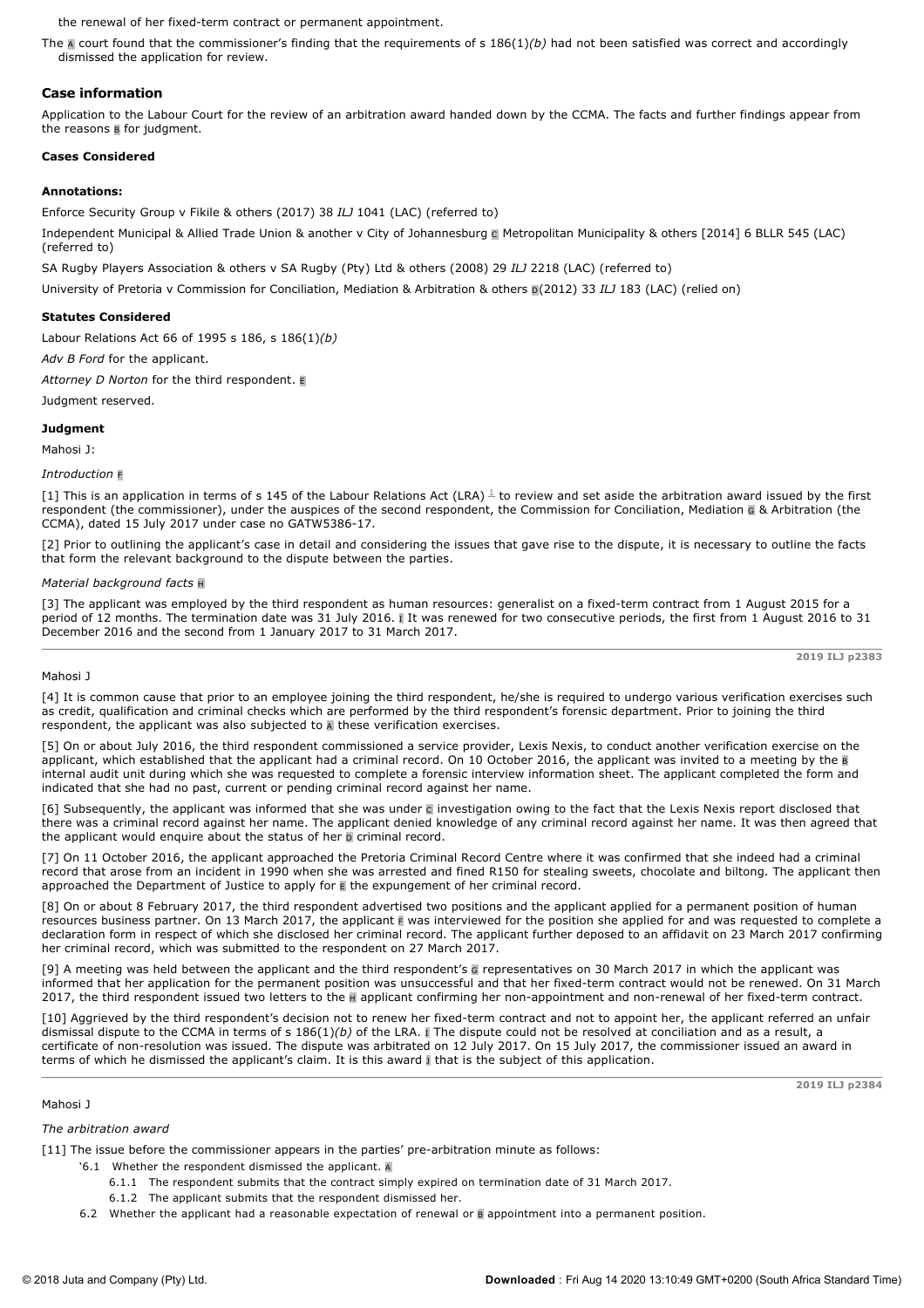6.3 If the CCMA finds that there was a dismissal, then whether the dismissal was procedurally and substantively unfair.'

[12] In his award, the commissioner recorded the issue in dispute as whether the applicant had a reasonable expectation that her fixed-term C contract would be renewed or extended as provided for under s 186(1)*(b)* of the LRA.

[13] In his analysis, the commissioner made a finding that the applicant did not meet the requirements of s 186(1)*(b)* of the LRA. The basis for his finding was that the applicant was appointed in a temporary **D** position and that this position no longer existed. Further that the applicant was not asking for her fixed-term contract to be renewed on the same terms and conditions, but that she be appointed to a new position.

[14] On the issue of dishonesty, regarding the applicant's criminal record, E the commissioner rejected the applicant's submission that during her interview, she had forgotten that she had a criminal record. This appears on para 22 of his award where he stated as follows:

'It is highly improbable that the applicant did not remember during the F interview that she was arrested. In all likelihood this would have been a traumatic experience and it is difficult to see how she could forget it. Furthermore, she kept quiet and only informed the respondent of the incident on 23 March some five months after the first interview.'

[15] The commissioner further found that the applicant failed to prove  $\overline{g}$  that, despite the fact that she did not disclose her criminal record, she had a reasonable expectation for the renewal of her fixed-term contract or permanent appointment. As a result, the commissioner dismissed the applicant's claim.

[16] Dissatisfied with the arbitrator's award, the applicant brought this  $\blacksquare$  application.

*The grounds for review*

[17] The applicant seeks to review the award on the basis that the I commissioner failed to consider the evidence that the applicant's expectation was reasonable and therefore arrived at an award that no reasonable decision maker could have arrived at.

*The applicable law and analysis*

[18] The issue before the commissioner was whether the applicant was I dismissed. Dismissal is defined in s 186(1)(b) of the LRA as follows:

**2019 ILJ p2385**

Mahosi J

'(1) Dismissal means that —

*(a)* an employer has terminated employment with or without notice;

*(b)* an employee reasonably expected the employer to renew a fixed term contract of employment on the same or similar terms but the employer offered to renew it on less favourable terms, or did not A renew it.'

[19] In SA Rugby Players Association & others v SA Rugby (Pty) Ltd & others, <sup>2</sup> the Labour Appeal Court (LAC) dealt with a similar matter and stated as follows:

'[39] The issue that was before the commissioner was whether there had B been a dismissal or not. It is an issue that goes to the jurisdiction of the CCMA. The significance of establishing whether there was a dismissal or not is to determine whether the CCMA had jurisdiction to entertain the dispute. It follows that if there was no dismissal, then the CCMA had no jurisdiction to entertain the dispute in terms of s 191 of the C Act. ... [41] The question before the court a quo was whether on the facts of the case a dismissal had taken place. The question was not whether the finding of the commissioner that there had been a dismissal of the three players was justifiable, rational or reasonable. The issue was p simply whether objectively speaking, the facts which would give the CCMA jurisdiction to entertain the dispute existed. If such facts did not exist the CCMA had no jurisdiction irrespective of its finding to the contrary. ...

[43] What s 186(1)(b) provides for is that there would be a dismissal in circumstances where an employee reasonably expected the employer E to renew a fixedterm contract of employment on the same or similar terms but the employer only offered to renew it on less favourable terms or did not renew it. The operative terms in s 186(1)*(b)* are in my view, that the employee should have a reasonable expectation, and the employer fails to renew a fixed-term contract or renew it on less favourable terms. The fixed-term contract should also be capable of G renewal.

[44] The appellants carried the onus to establish that they had a "reasonable expectation" that their contracts were to be renewed. They had to place facts which, objectively considered, established a reasonable G expectation. Because the test is objective, the enquiry is whether a reasonable employee in the circumstances prevailing at the time would have expected the employer to renew his or her fixed-term contract on the same or similar terms. As soon as the other requirements of s 186(1)*(b)* have been satisfied it would then be found that the players had been dismissed, and the respondent (SA Rugby) would have to establish that the dismissal was both procedurally and substantively fair.' H

[20] The applicable test is, therefore, that of 'correctness' as opposed to 'reasonableness'. The correctness of the commissioner's decision has to be determined from the objective facts that were properly before him. This was confirmed by the Labour Appeal Court (LAC) in <sup>I</sup> *Enforce* Security Group v Fikile & others<sup>3</sup> where it stated as follows:

**2019 ILJ p2386**

### Mahosi J

'The question whether there has been a dismissal goes to the jurisdiction of the CCMA and the Labour Court to entertain the parties' dispute. A<br>finding that there was no dismissal means that the CCMA and subsequently the L Such a A finding as a matter of fact, has to be a correct finding. It cannot be a finding that falls within a band of reasonable findings since there can only be one correct finding. To the extent that the court a quo found that the award stands to be reviewed and set aside as a decision which no reasonable decision maker could have reached it misdirected itself because it applied a wrong test to review the award of the commissioner.

[21] As **B** aforementioned, the applicant's contention was not only that she had a reasonable expectation that her fixed-term contract would be renewed but also that she would be appointed permanently. To support her contention, the applicant relied on the evidence that  $\blacksquare$  her fixedterm contract had been renewed twice before, that the third respondent conceded that, but for the alleged dishonesty, she would have been appointed and further that her criminal record was expunged on 15 March 2017.

[22] The applicant's argument that she harboured a reasonable expectation  $\overline{D}$  to be appointed on a permanent position is equally not sustainable. In *University of Pretoria v Commission for Conciliation, Mediation & Arbitration & others,*  $\frac{4}{7}$  *the following was said:* 

- '[18] The words employed in s 186 envisage that two requirements must be met in order for an employer's action to constitute a dismissal: (1) a reasonable expectation on the part of the employee that a fixed-term  $\bar{E}$  contract on the same or similar terms will be renewed; and
	- (2) a failure by the employer to renew the contract on the same terms or a failure to renew it at all.

These words do not however carry the meaning which is urged by third respondent, namely that, by being employed on the basis of a ∎ series of<br>fixed-term contracts, an employee has without more a reasonable expectation of for a limited period. During this period, it G offers a series of fixed-term contracts to a particular employee. At some point these funds are depleted and the employer can no longer afford a further fixed-term contract. By contrast, the creation of a permanent post would necessitate a more permanent source of funding.

[19] Although a draft bill has no significant interpretative weight, it is **H** instructive to refer to the Labour Relations Amendment Bill of 2010 in which the following amendment was proposed to s 186:

"Section 186 of the principal Act is amended by  $-$ 

- *(b)* an employee engaged under a fixed term contract of employment reasonably expected the employer
	- (i) to renew a fixed term contract of employment on the same I or similar terms but the employer offered to renew it on less favorable terms, or did not renew it; or
		- (ii) to offer the employee an indefinite contract of employment on the same or similar terms but the employer offered it

**2019 ILJ p2387**